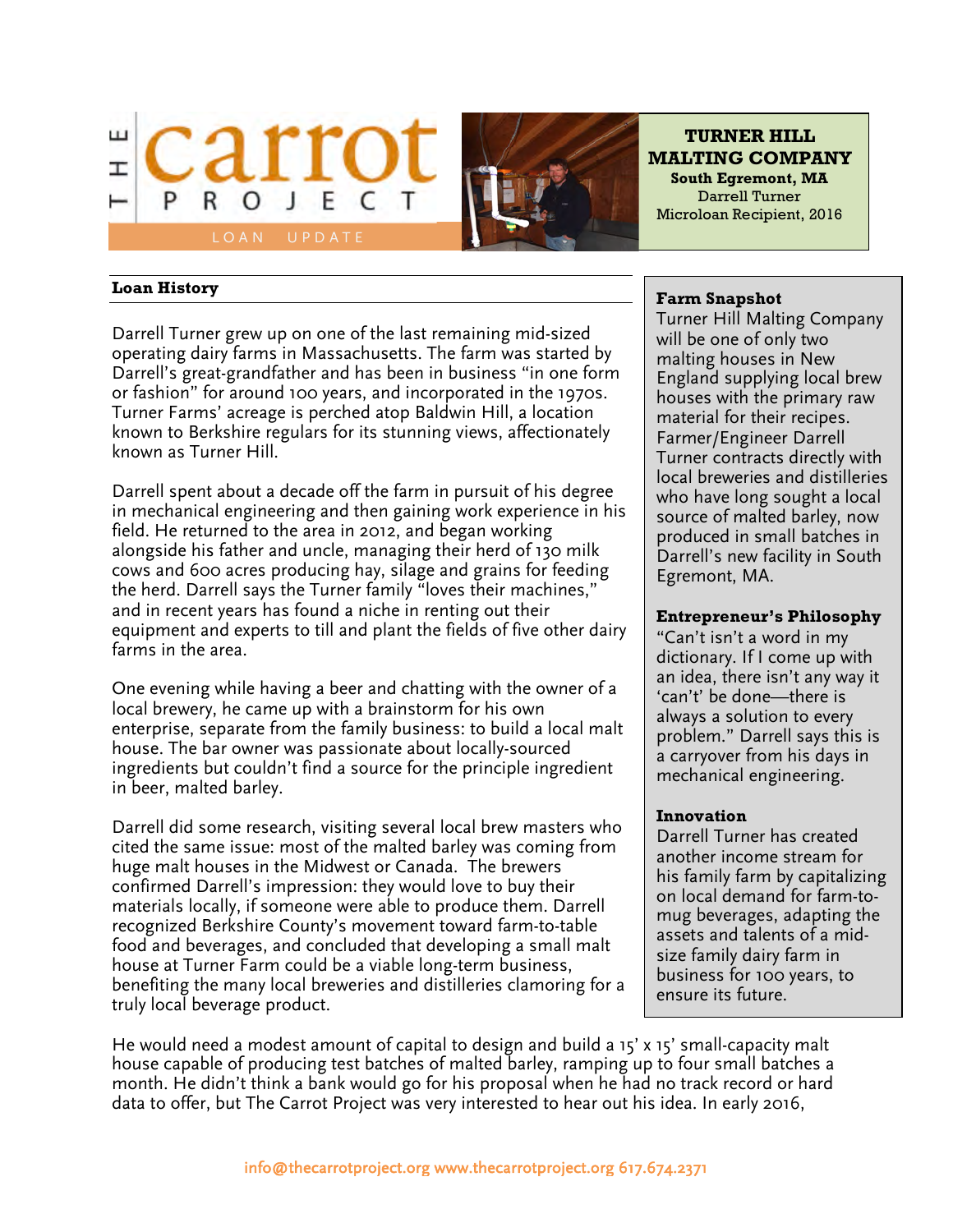Darrell prepared and submitted a business plan and application for a microloan to The Carrot Project.

#### **Overview of Outcomes**

As of March 2017, The Turner Hill Malting Company is closely on track with Darrell's first three years' objectives. With The Carrot Project loan, Darrell designed and built his prototype malt house, a two-vessel system that first soaks the raw briefly until it sprouts, then dries the grain. Darrell then cleans the malted barley with an 1890s seed cleaner he modified for his purposes. Cleaning yields a small quantity of a salable byproduct, barley rootlets with a very high protein content, salable as chicken feed and mulch. The malt house is mostly automated, and Darrell is continuing to modify and tweak the systems for maximum efficiency.

Darrell has completed first trial batches, and is working with the Center for Craft Food and Beverage at Hartwick College in Oneonta, New York, to measure the enzyme content in his malted barley. The most important thing to a beer brewer/purchaser of Darrell's malted barley will be enzyme content, as enzymes are what the yeast feeds on in the brewing process.

Meanwhile, Darrell has established sales relationships with two local breweries, pending success of test batches. He has several other brewers interested in trying his product, once he steps up production enough to take on more customers.

# **Refining the Business**

Darrell notes that while there is a lot to read about malting barley on a large, industrial scale, there hasn't been much written to guide a small-scale operation, so he has been learning somewhat by trial and error. He has been documenting his process so that going forward, there will be a blueprint for small-batch barley brewing. Darrell sees no major obstacles to his next goals of producing three batches per month, then upping production to four monthly batches and increasing his sales base accordingly.

Another mid-term goal is to attempt raw barley production on his family's land. Currently, he is sourcing his raw barley from a farm in Maine, which has a drier climate more conducive to growing the grain than the Berkshire's wetter weather, which can promote the spread of a fungus deadly to the plants. He also has a potential additional source lined up in New York State.

Darrell plans to begin his attempt to grow barley in 2018, on an experimental basis. He emphasizes that this will be a challenge: besides the wet conditions, the soil on Baldwin Hill is mostly clay, while better-drained soil is preferable for barley production. But he says he may be able to find a few acres among his family's 600 that fit the bill: sandier, gravelly soil in a full sun, open location with lots of air circulation. And barley would fit right into Turner Farms' current crop rotation plan, as it likes to follow soybeans, just like corn.

Darrell is by no means confident he'll have a favorable, consistent outcome growing barley, but the micro-size of his enterprise *may* mean it is possible for him to succeed. An average yield for barley is one ton per acre; for one batch of malted barley, Darrell needs just over 500 pounds, so would only need to have a few acres in barley production to self-supply his malting operation. If he could achieve this goal, he would realize substantial savings over the current practice of buying the grain, and the related trucking expenses. So, by all measures, the experiment is well worth a try.